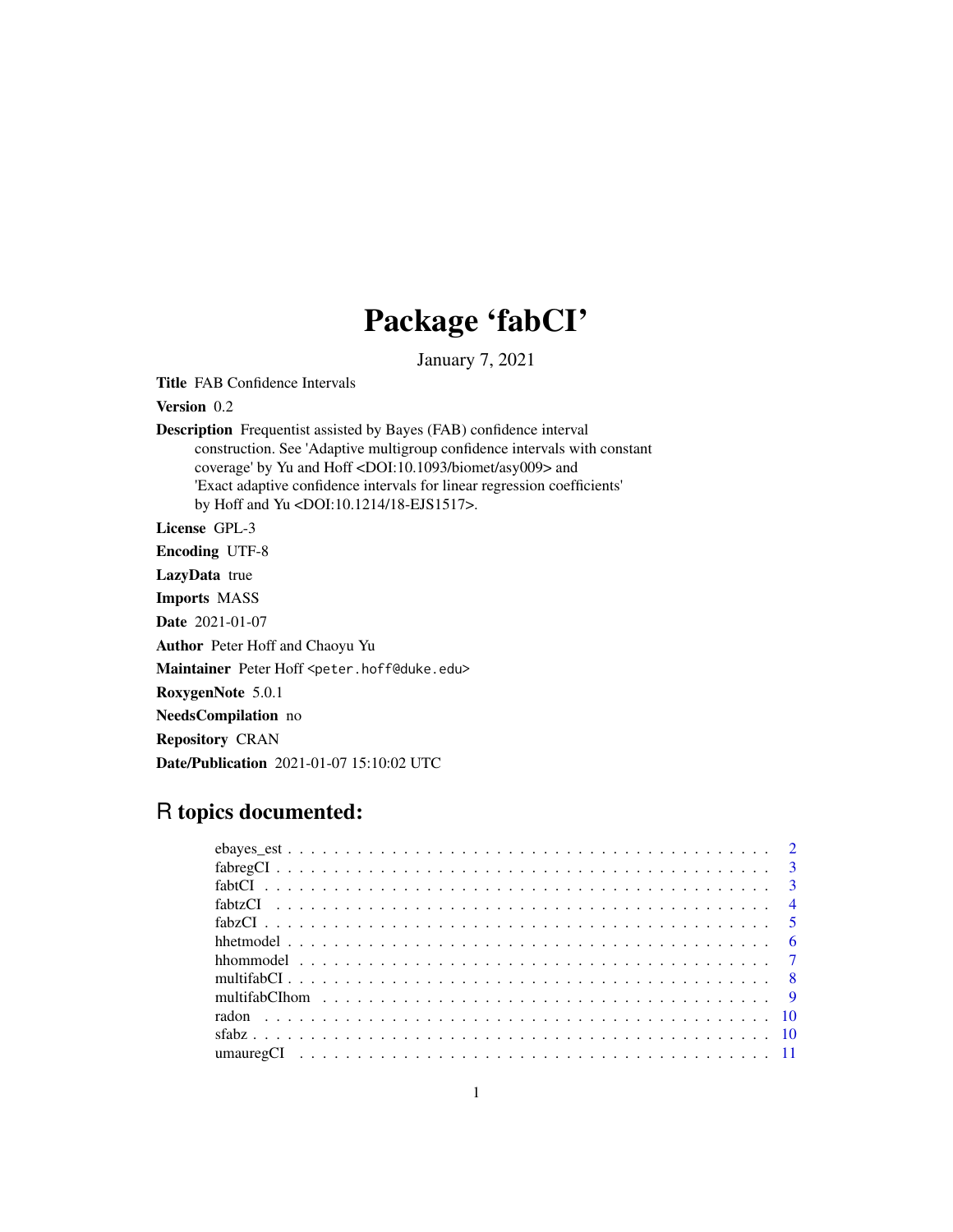#### <span id="page-1-0"></span>**Index** [12](#page-11-0)

#### ebayes\_est *Empirical Bayes estimation of hyperparameters*

#### Description

Compute emprirical Bayes estimates of the error variance and distribution of the regression coefficients.

#### Usage

```
ebayes_est(y, X, emu = FALSE, dof = min(50, round(0.5 \star (dim(X)[1] -
  dim(X)[2]))))
```
#### Arguments

| V   | a numeric vector of data                                                                                  |
|-----|-----------------------------------------------------------------------------------------------------------|
| X   | a design matrix                                                                                           |
| emu | (logical) estimate mean of coefficient (TRUE) or assume it is zero (FALSE)?                               |
| dof | degrees of freedom to use for the t-quantiles (the remainder go to adaptive esti-<br>mation of the prior) |

#### Details

This function computes the adaptive FAB confidence interval for each coefficient in a linear regression model.

#### Value

A list (s,sigma2,tau2,mu) where

- 1. s an estimate of the error standard deviation
- 2. sigma2 an estimate of the error variance, independent of s
- 3. tau2 an estimate of the coefficient variance, independent of s
- 4. mu an estimate of the coefficient mean, independent of s

#### Author(s)

Peter Hoff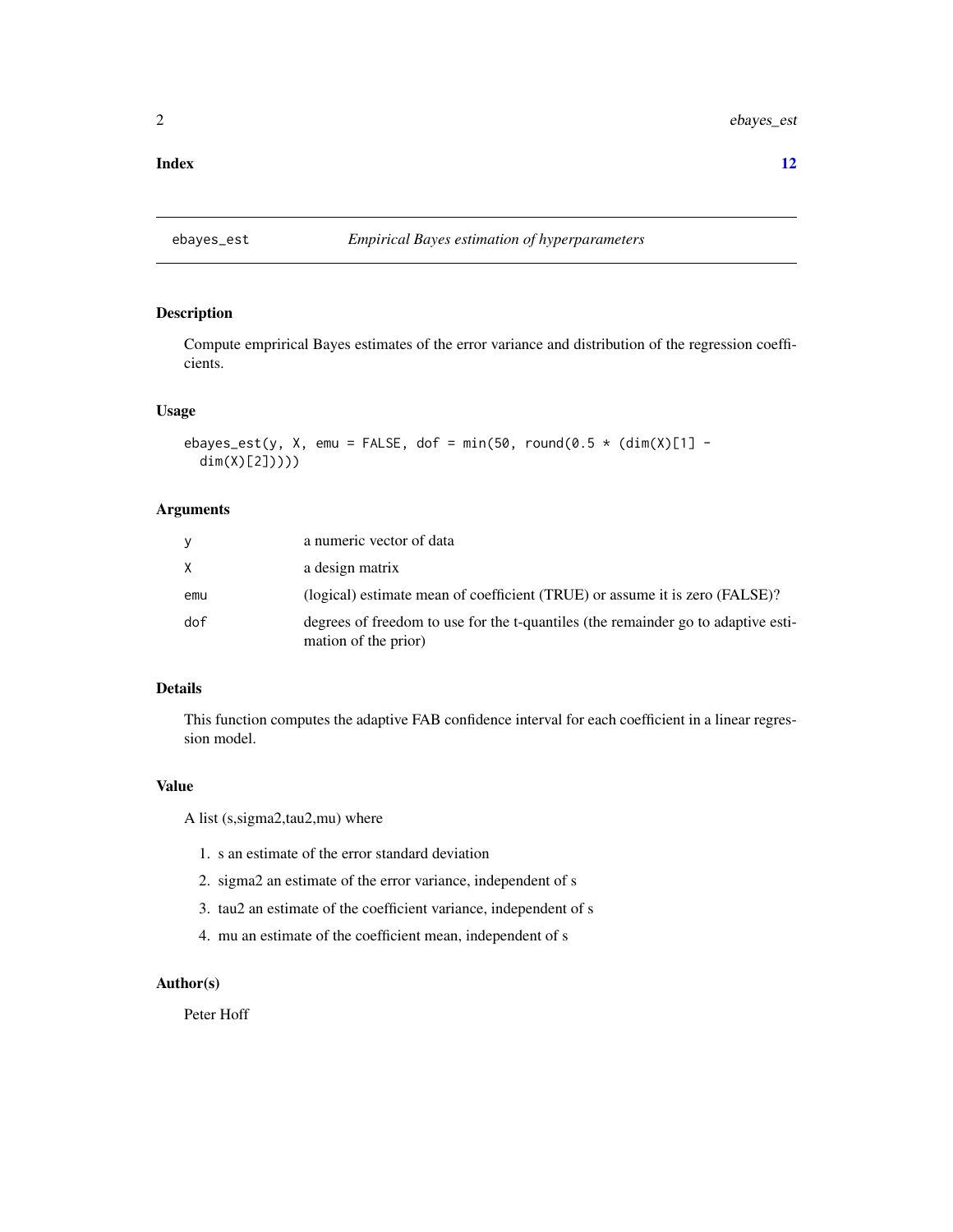<span id="page-2-0"></span>

Compute the adaptive FAB t-intervals for the coefficients of a regression model.

#### Usage

```
fabregCI(y, X, alpha = 0.05, dof = min(50, round(0.5 \star (dim(X)[1] -
  dim(X)[2]))), verbose = TRUE)
```
#### Arguments

| y       | a numeric vector of data                                                                                  |
|---------|-----------------------------------------------------------------------------------------------------------|
| X       | a design matrix                                                                                           |
| alpha   | the type I error rate, so 1-alpha is the coverage rate                                                    |
| dof     | degrees of freedom to use for the t-quantiles (the remainder go to adaptive esti-<br>mation of the prior) |
| verbose | logical, print progress or not                                                                            |

#### Details

This function computes the adaptive FAB confidence interval for each coefficient in a linear regression model.

#### Value

A matrix where each row corresponds to the interval and OLS estimate of a coefficient.

#### Author(s)

Peter Hoff

fabtCI *FAB t-interval*

#### Description

Computation of a 1-alpha FAB t-interval

#### Usage

 $fabtCl(y, psi = c(0, 100, 1, 2), alpha = 0.05)$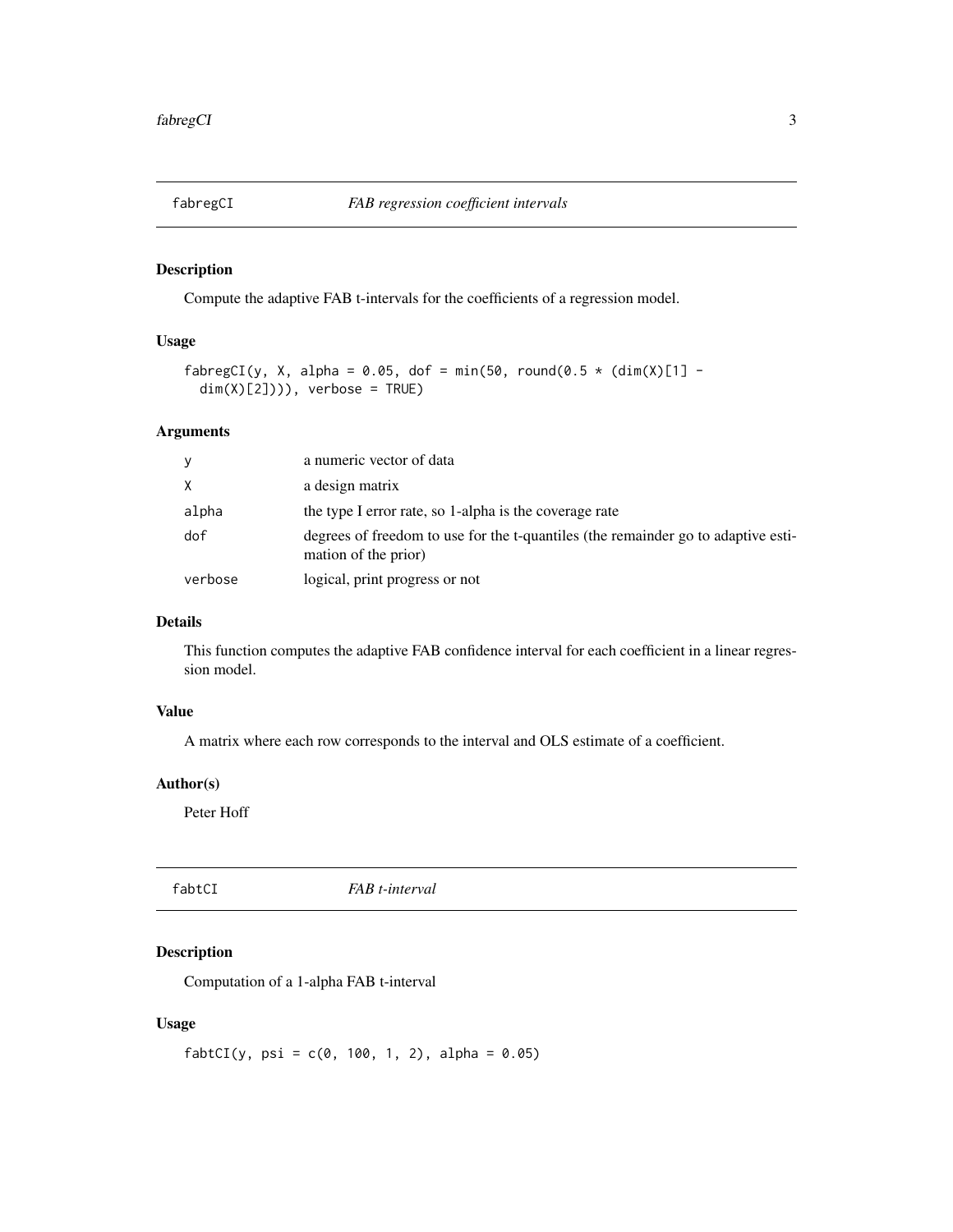<span id="page-3-0"></span>4 fabtzCI

#### **Arguments**

| y     | a numeric vector with at least two non-missing values  |
|-------|--------------------------------------------------------|
| psi   | a length-four vector of hyperparameters for the prior  |
| alpha | the type I error rate, so 1-alpha is the coverage rate |

#### Details

A FAB interval is the "frequentist" interval procedure that is Bayes optimal: It minimizes the prior expected interval width among all interval procedures with exact 1-alpha frequentist coverage. This function computes the FAB t-interval for the mean of a normal population with an unknown variance, given a user-specified prior distribution determined by psi. The prior is that the population mean and variance are independently distributed as normal and inverse-gamma random variables. Referring to the elements of psi as mu, t2, s20, nu0, the prior is determined as follows:

- 1. mu is the prior expectation of the mean
- 2. t2 is the prior variance of the mean
- 3. the population variance is inverse-gamma(nu0/2,nu0 s20/2)

#### Author(s)

Peter Hoff

#### Examples

```
y<-rnorm(10)
fabtCI(y,c(0,10,1,5))
fabtCI(y,c(0,1/10,1,5))
fabtCI(y,c(2,10,1,5))
fabtCI(y,c(0,1/10,1,5))
```
fabtzCI *z-optimal FAB t-interval*

#### Description

Computation of a 1-alpha FAB t-interval using z-optimal spending function

#### Usage

```
fabtzCI(y, s, dof, alpha = 0.05, psi = list(mu = 0, tau2 = 1e+05, sigma2 =
  1))
```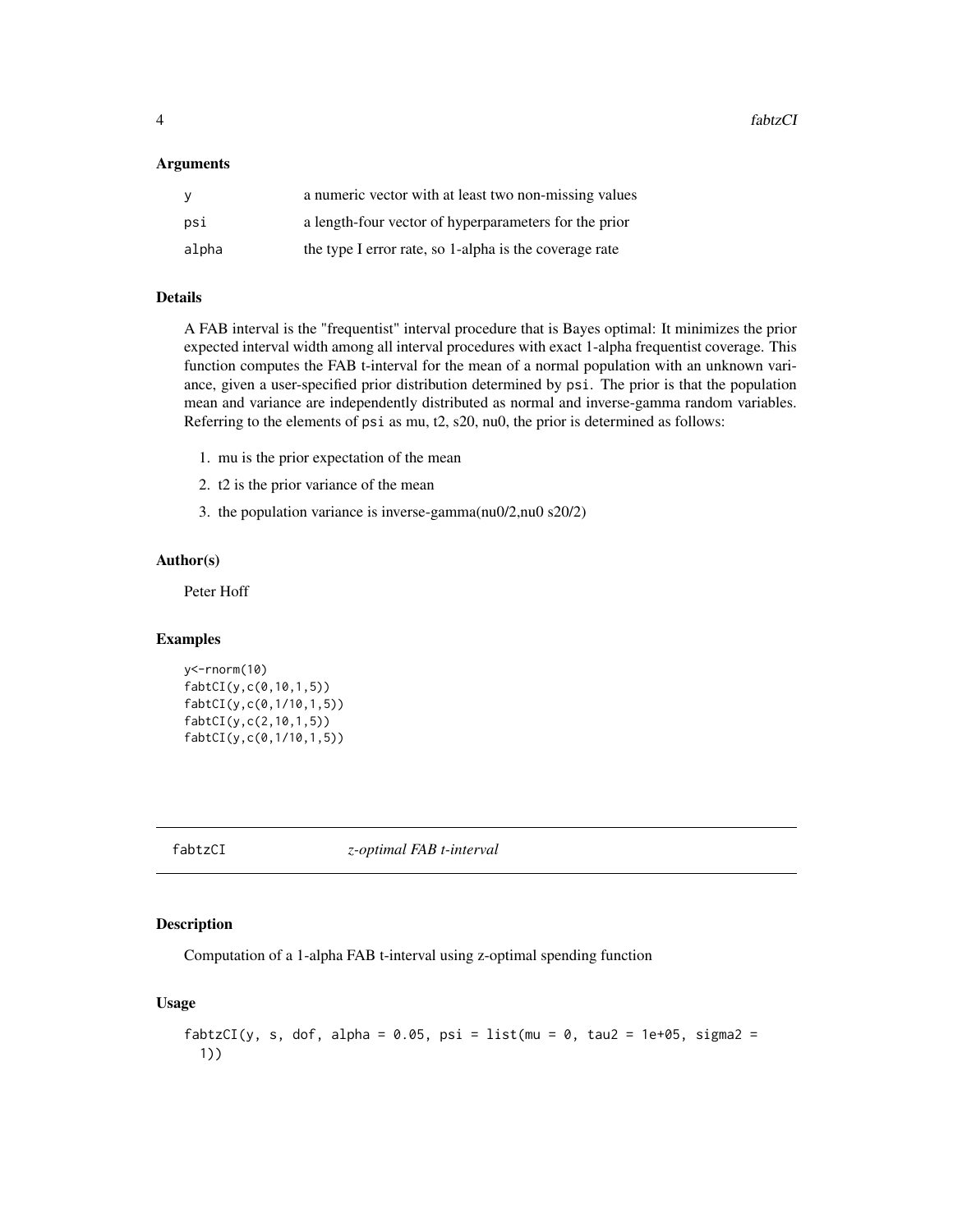#### <span id="page-4-0"></span>fabzCI 5

#### Arguments

| у     | a numeric scalar, a normally distributed statistic        |
|-------|-----------------------------------------------------------|
| s     | a numeric scalar, the standard error of y                 |
| dof   | positive integer, degrees of freedom for s                |
| alpha | the type I error rate, so 1-alpha is the coverage rate    |
| psi   | a list of parameters for the spending function, including |
|       | 1. mu, the prior expectation of $E[y]$                    |
|       | 2. tau2, the prior variance of $E[y]$                     |
|       | 3. sigma2 the variance of y                               |

#### Examples

```
n<-10
y<-rnorm(n)
fabtzCI(mean(y),sqrt(var(y)/n),n-1)
t.test(y)$conf.int
```
fabzCI *FAB z-interval*

#### Description

Computation of a 1-alpha FAB z-interval

#### Usage

 $fabzCI(y, mu, t2, s2, alpha = 0.05)$ 

#### Arguments

|                | a numeric scalar                                       |
|----------------|--------------------------------------------------------|
| mu             | a numeric scalar                                       |
| t              | a positive numeric scalar                              |
| s <sub>2</sub> | a positive numeric scalar                              |
| alpha          | the type I error rate, so 1-alpha is the coverage rate |

#### Details

A FAB interval is the "frequentist" interval procedure that is Bayes optimal: It minimizes the prior expected interval width among all interval procedures with exact 1-alpha frequentist coverage. This function computes the FAB z-interval for the mean of a normal population with an known variance, given a user-specified prior distribution determined by psi. The prior is that the population mean is normally distributed. Referring to the elements of psi as mu, t2, s2, the prior and population variance are determined as follows: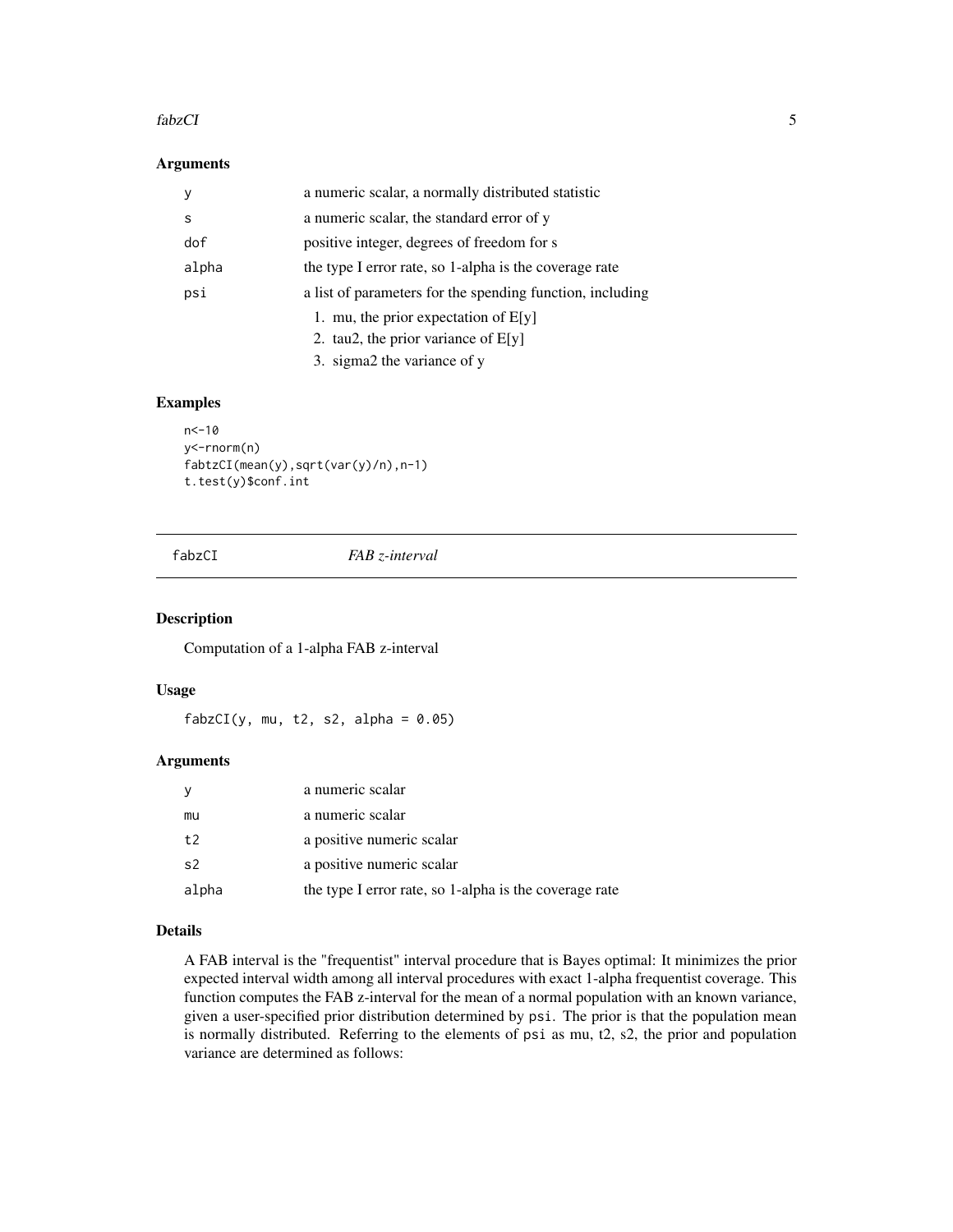- <span id="page-5-0"></span>1. mu is the prior expectation of the mean
- 2. t2 is the prior variance of the mean
- 3. s2 is the population variance

#### Author(s)

Peter Hoff

#### Examples

```
y < -\emptysetfabzCI(y,0,10,1)
fabzCI(y,0,1/10,1)
fabzCI(y,2,10,1)
fabzCI(y,0,1/10,1)
```
hhetmodel *Hierarchical heteroscedastic model estimates*

#### Description

Estimate across-group heterogeneity of means and variances

#### Usage

hhetmodel(y, g)

#### Arguments

| a numeric vector of data                           |
|----------------------------------------------------|
| a group membership vector, of the same length as y |

#### Details

This function estimates parameters in a hierarchical model for normally distributed groups, where the across-group model for means is normal and the across group model for variances is inversegamma.

#### Value

A vector (mu,t2,s20,nu0), where

- 1. mu is the mean of the group means
- 2. t2 is the variance of the group means
- 3. the the distribution of group variances is inverse-gamma(nu0/2,nu0 s20/2)

#### Author(s)

Peter Hoff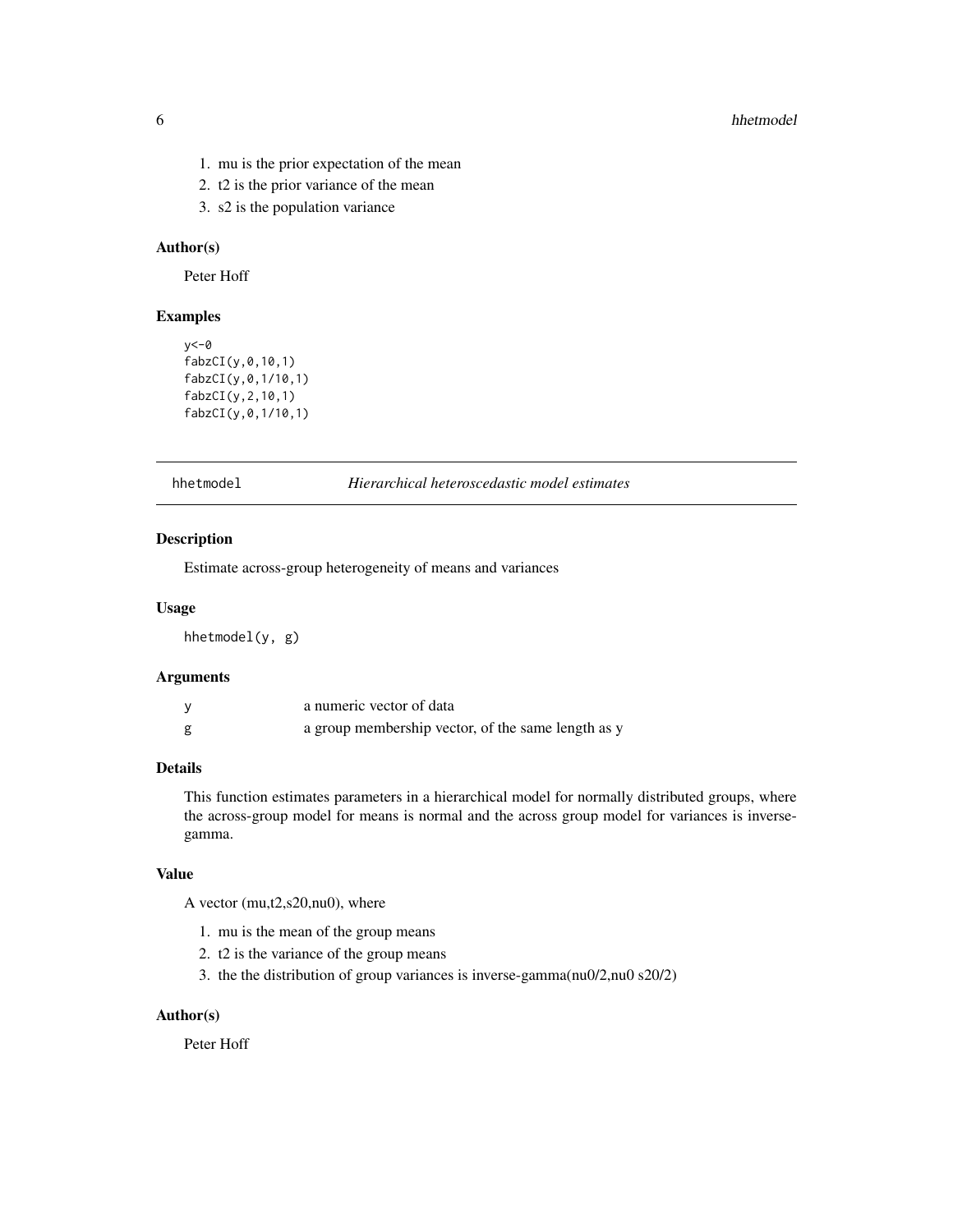<span id="page-6-0"></span>

Estimate across-group heterogeneity of means

#### Usage

hhommodel(y, g, group, p1)

#### Arguments

| y     | a numeric vector of data                           |
|-------|----------------------------------------------------|
| g     | a group membership vector, of the same length as y |
| group | the index of the group                             |
| p1    | number of groups used to pool sample variance      |

#### Details

This function estimates parameters in a hierarchical model for normally distributed groups, where the across-group model for means is normal and the variance is the same across groups.

#### Value

A vector (s2,df,muw,t2w,s2w), where

- 1. s2 is the pooled variance
- 2. df is the degree of freedom of the t-quantiles
- 3. muw is the estimate mean of the group means
- 4. t2w is the estimate variance of the group means
- 5. s2w is the estimate within-group variance

#### Author(s)

Chaoyu Yu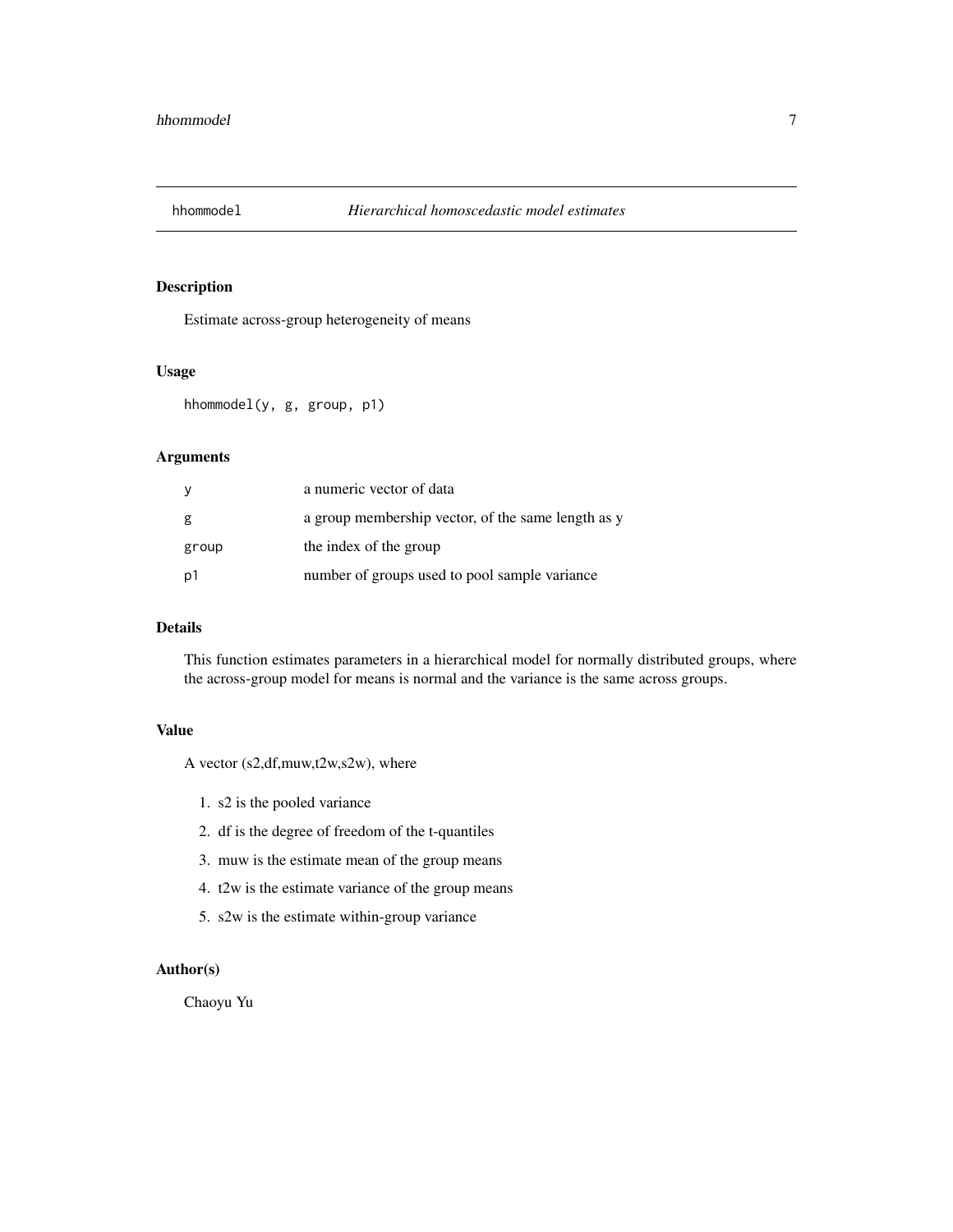<span id="page-7-0"></span>

Computation of 1-alpha FAB t-intervals for heteroscedastic multigroup data.

#### Usage

multifabCI(y, g, alpha =  $0.05$ )

#### Arguments

|       | a numeric vector of data                               |
|-------|--------------------------------------------------------|
| g     | a group membership vector, of the same length as y     |
| alpha | the type I error rate, so 1-alpha is the coverage rate |

#### Details

For each group j, this function computes an estimate of the parameters in a hierarchical model for means and variances from data other than group j, and uses this information to construct a FAB t-interval for group j. These intervals have 1-alpha frequentist coverage, assuming within-group normality.

#### Author(s)

Peter Hoff

#### Examples

```
## -- simulated data
p<-10 ; n<-10
y <-rnorm(n*p) ; g <-rep(1:p,n)
## -- more interesting data takes longer
# data(radon) ; y<-radon[,2] ; g<-radon[,1]
## -- FAB t-intervals
FCI<-multifabCI(y,g)
## -- UMAU t-intervals
ybar<-tapply(y,g,mean) ; ssd<-tapply(y,g,sd) ; n<-table(g)
qtn<-cbind( qt(.025,n-1), qt(.975,n-1) )
UCI<-sweep(sweep(qtn,1,ssd/sqrt(n),"*"),1,ybar,"+")
mean( (UCI[,2]-UCI[,1])/(FCI[,2]-FCI[,1]) , na.rm=TRUE)
```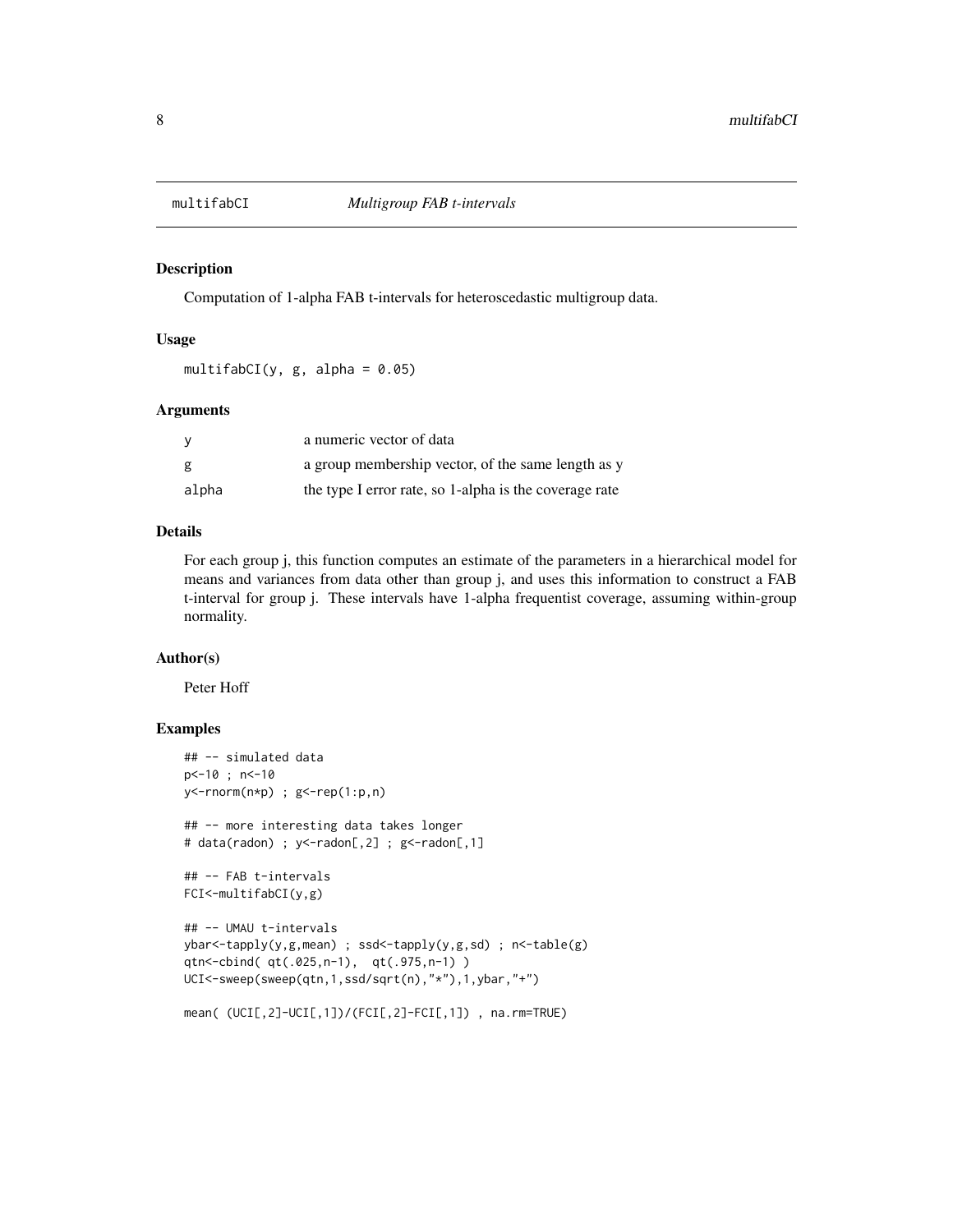<span id="page-8-0"></span>

Computation of 1-alpha FAB t-intervals for homoscedastic multigroup data.

#### Usage

multifabCIhom(y, g, alpha =  $0.05$ , prop =  $0.5$ )

#### Arguments

|       | a numeric vector of data                                        |
|-------|-----------------------------------------------------------------|
| g     | a group membership vector, of the same length as y              |
| alpha | the type I error rate, so 1-alpha is the coverage rate          |
| prop  | the proportion of groups to obtain the sample variance estimate |

#### Details

For each group j, this function computes an estimate of the parameters in a hierarchical model for means using data from other groups, and uses this information to construct a FAB t-interval for group j. These intervals have 1-alpha frequentist coverage, assuming within-group normality and that the within group variance is the same across groups.

#### Author(s)

Chaoyu Yu

#### Examples

```
## -- simulate the data
mu = 0; sigma2 = 10; tau2 = 1; p =100;
theta = rnorm(p,mu,sqrt(tau2))
ns = round(runif(p, 2, 18))Y=C()for(i in 1:p){
d2 = rnorm(ns[i],theta[i],sqrt(sigma2))
 d1 = rep(i, ns[i])d = \text{cbind}(d1, d2)Y = \text{rbind}(Y, d)y = Y[, 2]g = Y[, 1]## -- FAB t-intervals
FCI = multifabCInom(y, g)## -- UMAU t-intervals
```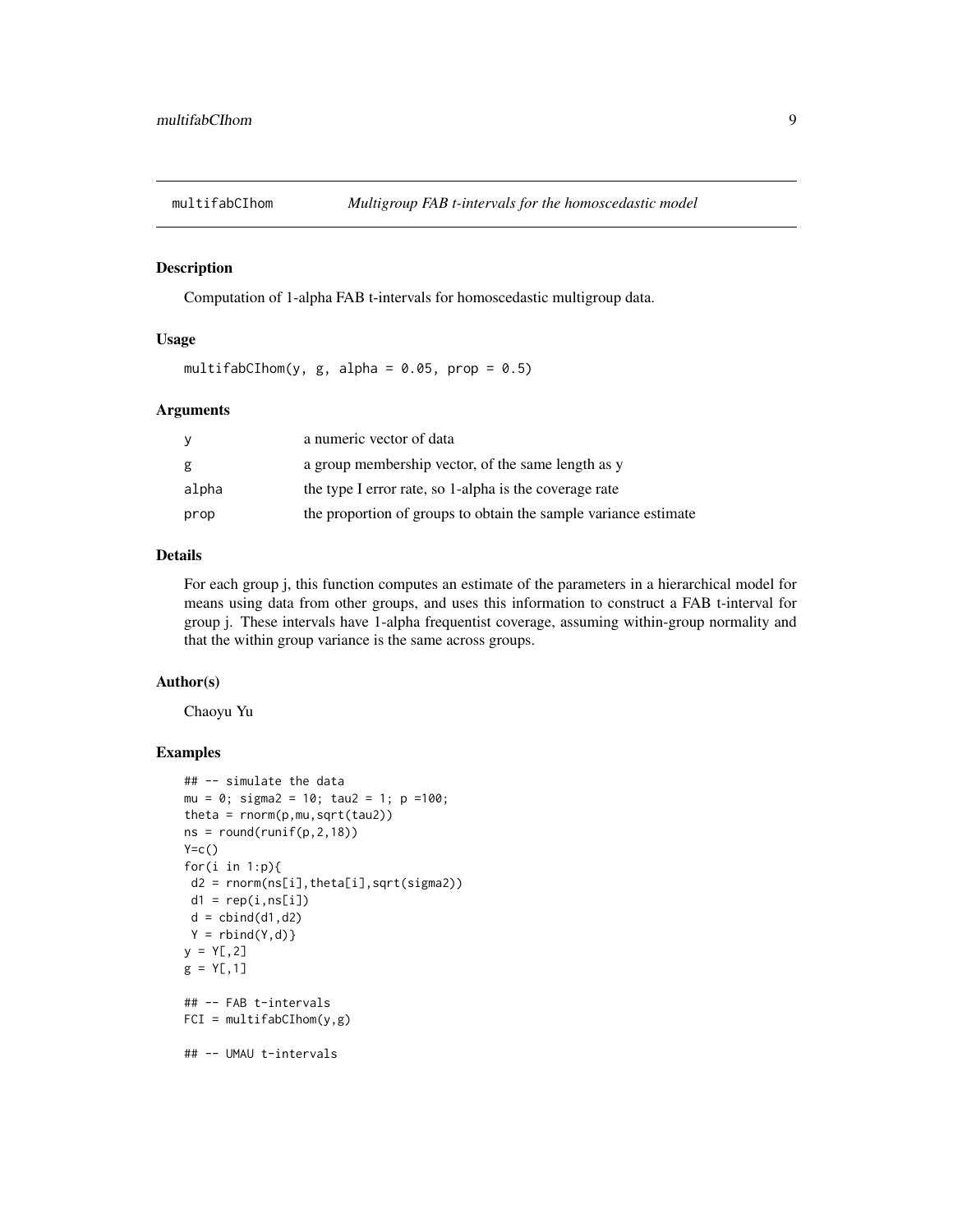```
ybar<-tapply(y,g,mean) ; ssd<-tapply(y,g,sd) ; n<-table(g)
qtn<-cbind( qt(.025,n-1), qt(.975,n-1) )
UCI<-sweep(sweep(qtn,1,ssd/sqrt(n),"*"),1,ybar,"+")
```

```
mean( (UCI[,2]-UCI[,1])/(FCI[,2]-FCI[,1]) , na.rm=TRUE)
```
#### radon *Minnesota Radon Dataset*

#### Description

Radon levels in 919 homes from 85 Minnesota counties

#### Usage

data(radon)

#### Format

A numeric matrix

#### Source

<http://www.stat.columbia.edu/~gelman/arm/software/>

sfabz *Bayes-optimal spending function*

#### Description

Compute Bayes optimal spending function

#### Usage

sfabz(theta, psi, alpha = 0.05)

#### Arguments

| theta | value of theta being tested                               |
|-------|-----------------------------------------------------------|
| psi   | a list of parameters for the spending function, including |
|       | 1. mu, the prior expectation of $E[y]$                    |
|       | 2. tau2, the prior variance of $E[y]$                     |
|       | 3. sigma2 the variance of y                               |
| alpha | level of test                                             |

<span id="page-9-0"></span>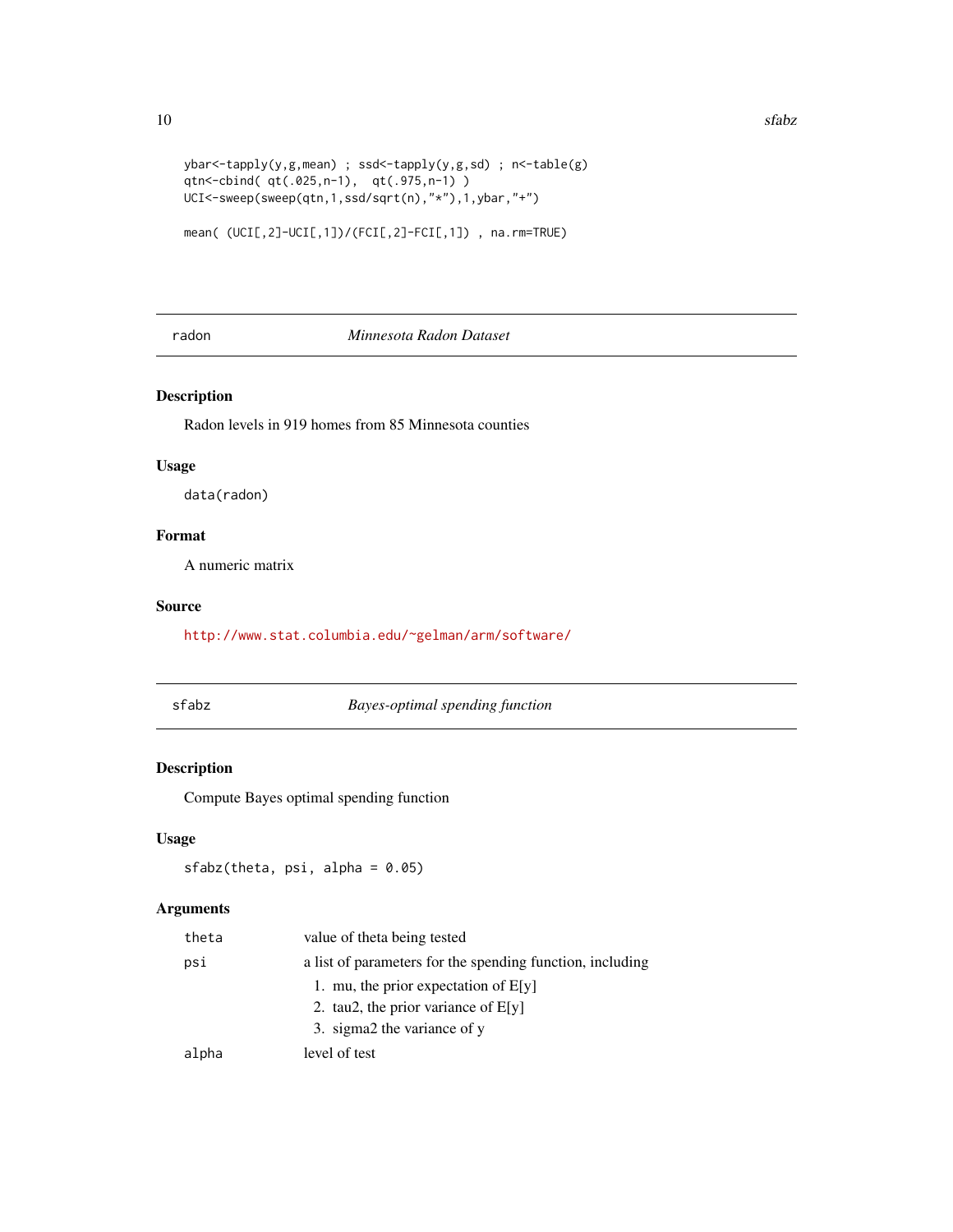#### <span id="page-10-0"></span>umauregCI 11

#### Details

This function computes the value of s that minimizes the acceptance probability of a biased levelalpha test for a normal population with known variance, under a specified prior predictive distribution.

#### Author(s)

Peter Hoff

umauregCI *UMAU regression coefficient intervals*

#### Description

Compute the usual t-intervals for the coefficients of a regression model

#### Usage

umauregCI(y, X, alpha =  $0.05$ )

#### Arguments

|       | a numeric vector of data                               |
|-------|--------------------------------------------------------|
| X     | a design matrix                                        |
| alpha | the type I error rate, so 1-alpha is the coverage rate |

#### Details

This function computes the 'usual' uniformly most accurate unbiased confidence interval for each coefficient in a linear regression model.

#### Value

A matrix where each row corresponds to the interval and OLS estimate of a coefficient.

#### Author(s)

Peter Hoff